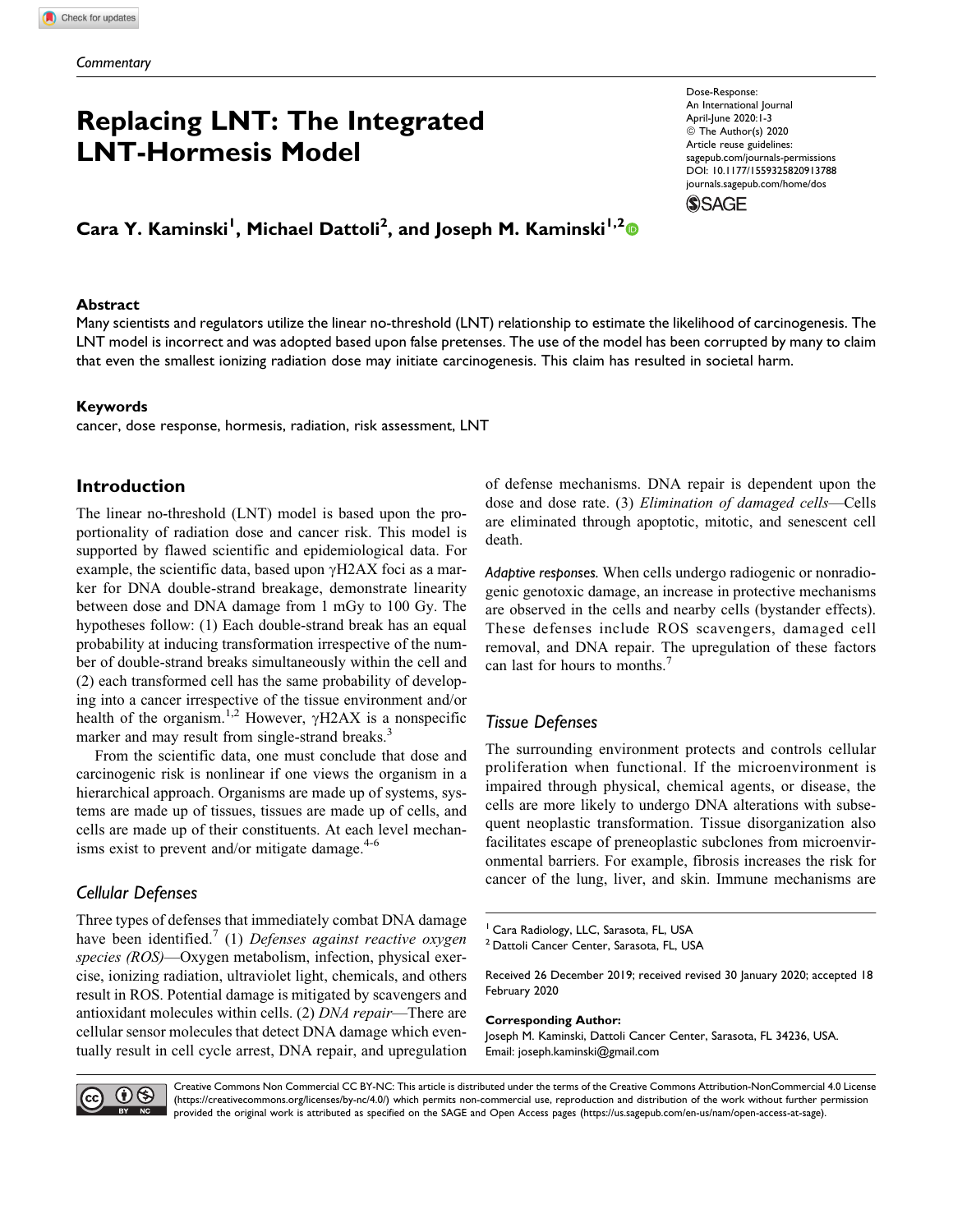also potent regulators in the prevention of cancer. Currently, there are many therapies that modulate the immune system for the treatment of cancer.

Although an imperfect system, life has evolved to protect itself from genotoxic damage. When cellular and/or tissue repair mechanisms are damaged, the risk of cancer increases. Organisms are constantly undergoing genotoxic stresses. Small insults are fairly well addressed and may be beneficial; however, with large insults, the cell, the tissue, the system, and the body are unable to compensate appropriately and the risk of cancer exceeds a threshold above which cancer risk increases.

Too often, epidemiological evidence is used inappropriately to support the LNT model. For example, the atomic bomb data have been frequently used to demonstrate the concept of the LNT model. However, the atomic bomb survivors were exposed to other carcinogenic agents including trauma from nonradioactive insults such as burns, nonradioactive toxins from the explosion, and subsequent fires, which contaminated the food, water, and air.<sup>8</sup> Environmental stressors unrelated to ionizing radiation increase the risk for carcinogenesis or other adverse health effects. For example, the World Trade Center Disaster on September 11, 2001, released a number of toxins into the environment possibly resulting in an increased risk of certain cancers.<sup>9</sup> Also, the incidence of all cancers was higher among Israeli Jews who were exposed to the extreme stressors of the Holocaust than among those who were not.<sup>10</sup> These nonradioactive stressors should be considered by those claiming that low doses of radiation are carcinogenic. Furthermore, the stigma associated with the radioactive exposure may have resulted in many atomic bomb survivors who were exposed to higher doses to claim that they were further away from the explosion, resulting in incorrect dose estimates. To further complicate the matter, the estimated doses do not include that from residual radiation thereby underestimating those (including the "not in the city" control population) who were thought to have received, for example, less than  $100 \text{ mGy}$ .<sup>11-12</sup> Furthermore, the atomic bomb survivors and the "not in the city" controls have a longer life span and reduced cancer mortality relative to unirradiated Japanese.<sup>12</sup> There are many good reviews that provide critiques of the epidemiological studies.7,13,14

### Hormesis

Compelling scientific and epidemiological data for hormesis  $exist.<sup>13-19</sup>$  Small insults, whether from radiation or other genotoxic stressors, result in upregulation of protective mechanism at the cell and tissue level. These defenses more than compensate for any potential (or real) damage that the organism incurred from the original insult; thereby decreasing the risk of carcinogenesis from future genotoxic insults.

## Conclusion

Data for ionizing radiation induced carcinogenesis support the existence of a hormetic response at low doses with a threshold.

The dose from current diagnostic studies (eg, 10 mGy) is well below the threshold. Those who estimate radiation induced cancer risks should consider confounding effects of coexisting nonradiation carcinogenic risks. The fear of carcinogenesis that has been propagated due to those grossly overestimating the cancer risks from low doses of ionizing radiation is unethical and has resulted in medical, economic, and other societal harm.<sup>20-24</sup> The LNT model should not be applied for cancer risks in the low-dose range. The regulatory bodies including the Nuclear Regulatory Commission should change from an LNTmodel based risk assessment to the integrated LNT-Hormesis model as Calabrese describes.<sup>25</sup>

### Declaration of Conflicting Interests

The author(s) declared no potential conflicts of interest with respect to the research, authorship, and/or publication of this article.

#### Funding

The author(s) received no financial support for the research, authorship, and/or publication of this article.

#### ORCID iD

Joseph M. Kaminski D <https://orcid.org/0000-0002-7518-4962>

#### References

- 1. NCRP. Evaluation of the Linear-Nonthreshold Dose-Response Model for Ionizing Radiation. Bethesda, MD: NCRP, 2001: NCRP Report No. 136.
- 2. NCRP. Implications of Recent Epidemiological Studies for the Linear-Nonthreshold Model and Radiation Protection. Bethesda, MD: NCRP, 2018: NCRP Commentary No. 27.
- 3. Katsube T, Mori M, Tsuji H. Most hydrogen peroxide-induced histone H2AX phosphorylation is mediated by ATR and is not dependent on DNA double-strand breaks. J Biochem. 2014; 156(2):85-95.
- 4. Feinendegen LE, Pollycove M, Neumann RD. Whole-body responses to low-level radiation exposure: new concepts in mammalian radiobiology. Exp Hematol. 2007;35(4 suppl 1):37-46. doi:10.1016/j.exphem.2007.01.011.
- 5. Trosko JE. Hierarchical and cybernetic nature of biologic systems and their relevance to homeostatic adaptation to low-level exposures to oxidative stress-inducing agents. Environ Health Perspect. 1998;106(suppl 1):331-339. doi:10.1289/ehp.98106s1331.
- 6. Ulsh BA. Checking the foundation: recent radiobiology and the linear no-threshold theory. Health Phys. 2010;99(6):747-758. doi: 10.1097/HP.0b013e3181e32477.
- 7. Tubiana M, Feinendegen LE, Yang C, Kaminski JM. The linear no-threshold relationship is inconsistent with radiation biologic and experimental data. Radiology. 2009;251(1):13-22. doi:10. 1148/radiol.2511080671.
- 8. Institute of Medicine (US) Steering Committee for the Symposium on the Medical Implications of Nuclear War. Solomon F, Marston RQ, eds. The Medical Implications of Nuclear War. Washington, DC: National Academies Press (US); 1986. Possible Toxic Environments Following a Nuclear War. [https://www.ncbi.](https://www.ncbi.nlm.nih.gov/books/NBK219160/) [nlm.nih.gov/books/NBK219160/.](https://www.ncbi.nlm.nih.gov/books/NBK219160/) Accessed March 16, 2020.